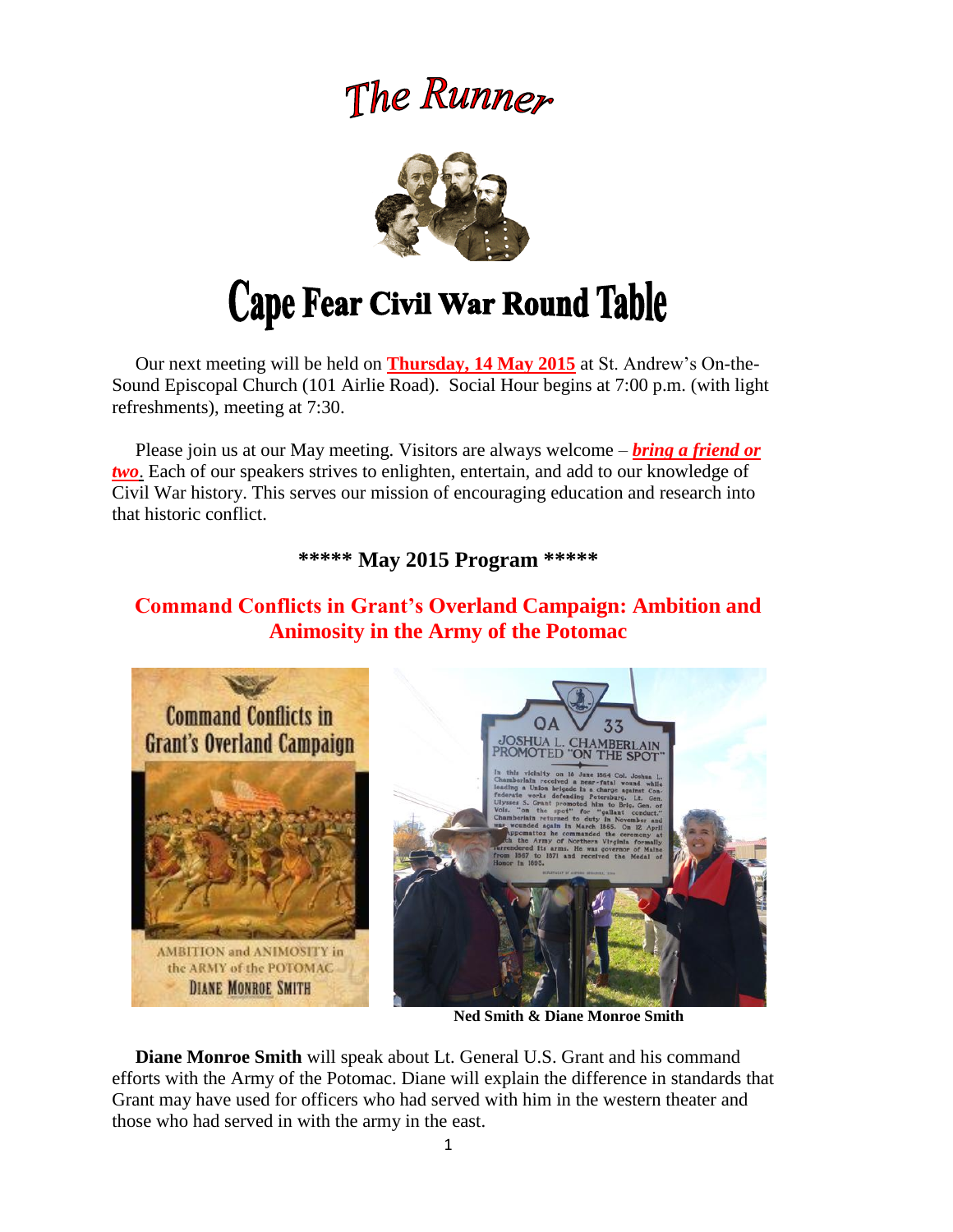In Leader-Member Exchange Management Theory, most managers have identified and "Out Group." For whatever reasons, some subordinates are just not perceived as being as motivated or as energized as those closest to the boss. The theory supposedly helped the boss to modify his/her actions to treat all subordinates in the same manner.

Was Grant influenced by this management theory? Join us on May  $14<sup>th</sup>$ . It should be an interesting presentation. **Ned Smith,** Diane's husband, will also add to our meeting by discussing a couple of Maine regiments during the Civil War.



 **Diane Monroe Smith** and **Ned Smith** are residents of the great State of Maine. They both have a long interest in the Maine's involvement in the Civil War. Diane has written several books about the "hero" of Little Round Top – Joshua Lawrence Chamberlain. Ned focuses on regimental histories of the  $22<sup>nd</sup>$  Maine Infantry Regiment and the  $2<sup>nd</sup>$ Maine Cavalry.

#### **Editor**

### **\*\*\*\*\* Trivia Questions for April\*\*\*\*\***

**1 –** Who were some of the western theater men that Grant brought east in 1864?

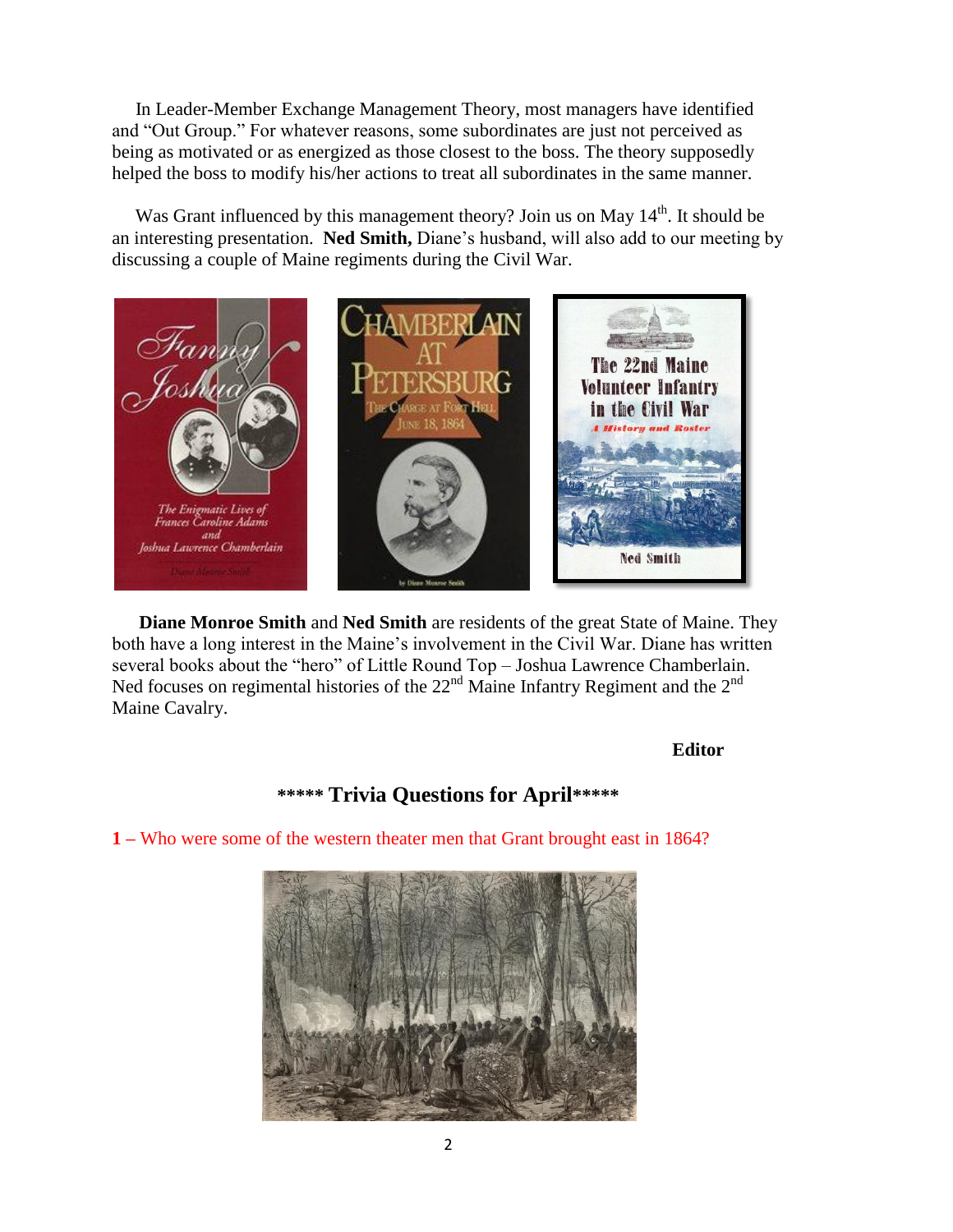#### **The thick woods and bramble of the Wilderness**

**2 –** What was Grant's main objective when he became commander of all Union armies in 1864?

**3 –** On March 9-10, Grant interviewed Major General George G. Meade, commander of the Army of the Potomac (AoP). Meade had been the victor at Gettysburg, but was unsupported by the Lincoln administration for his perceived "slows" in attacking Lee after that victory.

Why did Grant choose to retain Meade at the head of the AoP?

**4 –** On June 3rd at Cold Harbor, Grant attacked entrenched Confederate forces and was repulsed with many casualties. Why did Grant decide to attack at Cold Harbor?



**Gordon Rhea leading Overland Campaign – June 2014**

**5 – Re-quiz:** At least **twice four times** during the Overland Campaign, Robert E. Lee tried to lead Confederate troops in counterattacks against Union forces. Where did Lee's actions occur?



\*\*\*\*\* **Member News & Activities** \*\*\*\*\*

**Blockade Runner the** *Robert E. Lee*

 If you have member news or news about Civil War events that you think would be of interest to CFCWRT membership, send me an email with the details. Thank you.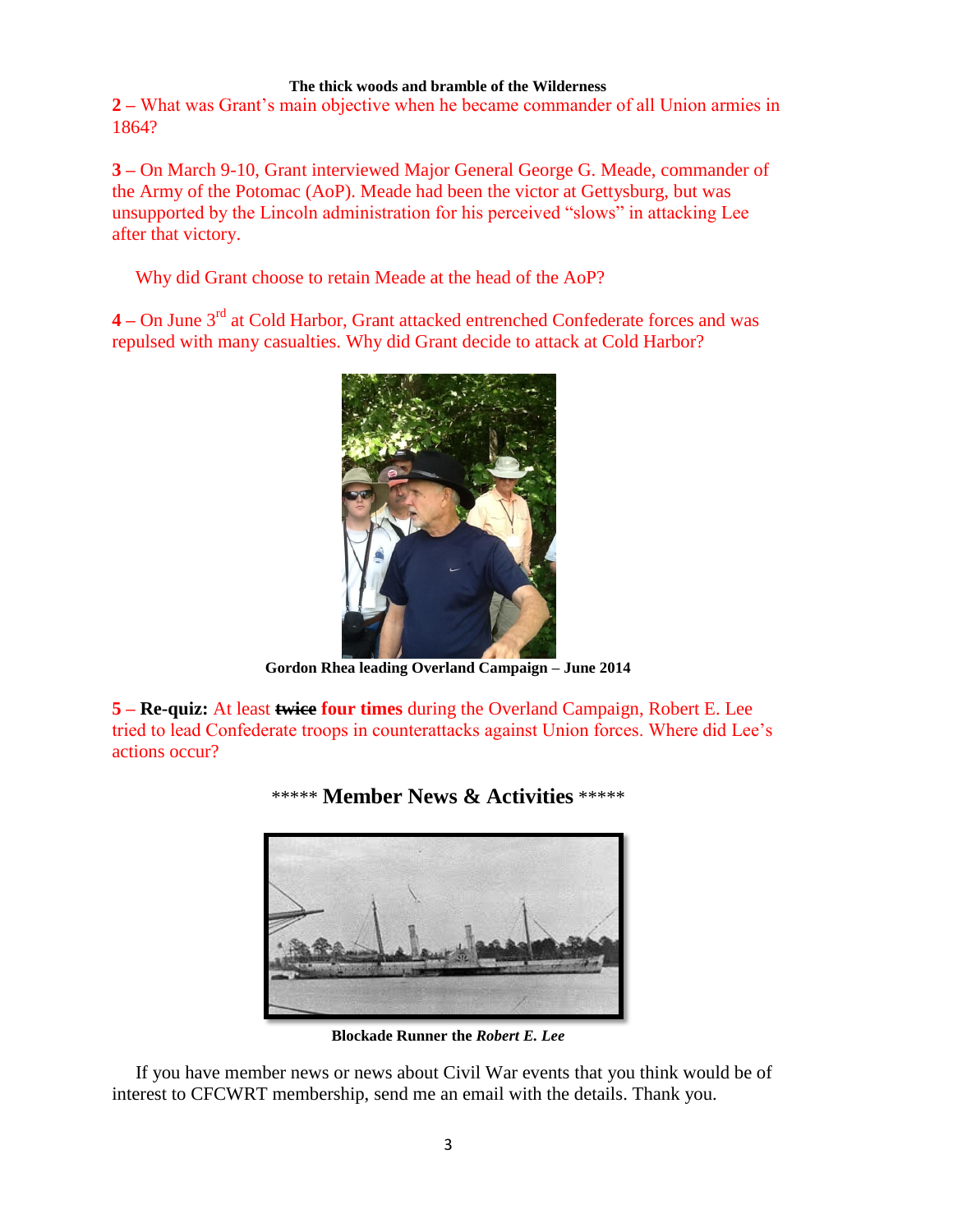1 - The CFCWRT had a presence at the Lower Cape Fear Coin Show during the annual Azalea Festival. Manning the publicity table the weekend of April 11-12 was a fierce looking Union soldier who looked suspiciously like our **President, Bob Cooke**.



**Bob Cooke** Dale Lear



2 – Long-time member **Dale Lear** was an instrumental part of the Scottish Rite Fish Fry in April, benefiting Rite Care Speech Clinics, which help children with communication problems. After the lunch rush, he was seen chatting up our Round Table, so two big thank "yous" to Dale!

Linda Lashley

3 – Brunswick Civil War Round Table – Speaker: **Will Greene** Topic: **"The New Orleans Campaign."** Date: **May 5th** 2015 – Registration at 6:30pm at Hatch Auditorium in the NC Baptist Assembly at Caswell Beach. Details at [http://www.brunswickcivilwarroundtable.com/meetings.](http://www.brunswickcivilwarroundtable.com/meetings)

## **\*\*\*\*\* April Program \*\*\*\*\***

## **The Overland Campaign: Grant and Lee**

 Wow!!!!! The entire Overland Campaign presented in one hour. How was that even possible? Simple - Gordon C. Rhea was not only a skilled historian, but a fast-talking trial attorney. We received the benefits of years of experience in both disciplines.

 Gordon traced the "cat and mouse" game that Grant and Lee played in Virginia in the spring of 1864. Rhea fairly discussed the strengths and weaknesses of both generals. Lee stopped Grant, but Grant generals. Ecc stopped Grant, out Grant **Gordon Rhea**<br>immobilized Lee's army. Grant won!

**Editor**

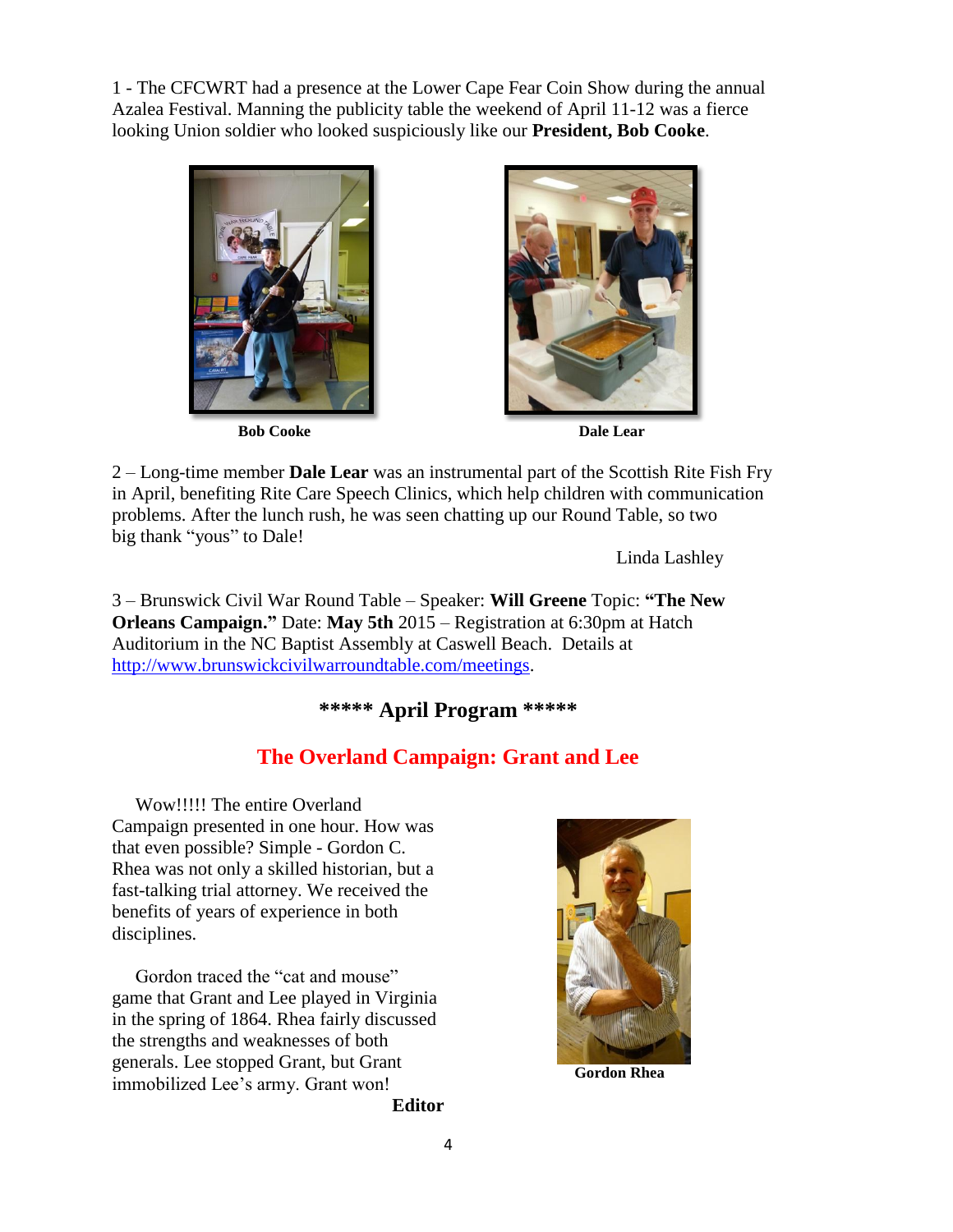#### **\*\*\*\*\* Trivia Questions for May \*\*\*\*\***

**1 –** Who were some of the western theater men that Grant brought east in 1864? Phillip Sheridan, William "Baldy" Smith, Horace Porter, James H. Wilson, and John A. Rawlins came east with Grant. Horatio G. Wright had served in the east and the west, but was considered a Grant man.

 If you get a chance, these guys should be "Googled" before our next meeting. Their relationship with Grant will be much talked about during that meeting.

**2 –** What was Grant's main objective when he became commander of all Union armies in 1864? Per Gordon Rhea, Grant wanted to defeat the Confederate armies and not conquer territory. He wanted to destroy all Confederate armies by attacking each of those armies in coordinated actions that would prevent the Confederates from shifting forces along their interior lines. George Meade, William Sherman, Franz Sigel, Benjamin Butler and Nathanial Banks were to open campaigns in May 1864.

 Granted wanted to bleed the Confederacy. He wanted to use the Union's superior resources to affect that end.

**3 –** On March 9-10, Grant interviewed Major General George G. Meade, commander of the Army of the Potomac (AoP). Meade had been the victor at Gettysburg, but was unsupported by the Lincoln administration for his perceived "slows" in attacking Lee after that victory.

Why did Grant choose to retain Meade at the head of the AoP? During their interview, Meade offered to step aside for a general of Grant's choosing. Grant knew that the men of the AoP had respect for Meade. Grant was not going to stay in Washington but travel with the army. Grant was to set the strategy and Meade was to implement that strategy.

 It did not work out quite like Grant intended. As the Overland Campaign unfolded, Grant did much more than just set strategy.

**4 –** On June 3rd at Cold Harbor, Grant attacked entrenched Confederate forces and was repulsed with many casualties. Why did Grant decide to attack at Cold Harbor? After the battles from May  $4^{th}$  until June  $3^{rd}$ , Grant had been much reinforced and Lee but little. Grant thought the Army of Northern Virginia was weakened to the point that another overwhelming attack would finish Lee's army.

Grant was to later state that he regretted the last assault at Cold Harbor.

**5 – Re-quiz:** At least **twice four times** during the Overland Campaign, Robert E. Lee tried to lead Confederate troops in counterattacks against Union forces. Where did Lee's actions occur? At Tapp's Field in the Wilderness, Texas troops refused to advance until "Lee to the Rear" was accomplished. At the site of Upton's attack on the Muleshoe on May  $10<sup>th</sup>$ , North Carolina Brigadier General Robert Johnston's troops told Lee that they would retake the lost lines if Lee went to the rear. At the Mule Shoe on May  $12<sup>th</sup>$  during the Union Corps attack at Spotsylvania Court House, Lee tried to lead Confederate troops into the counterattack. John B. Gordon's Georgians and Virginians chanted for Lee to go